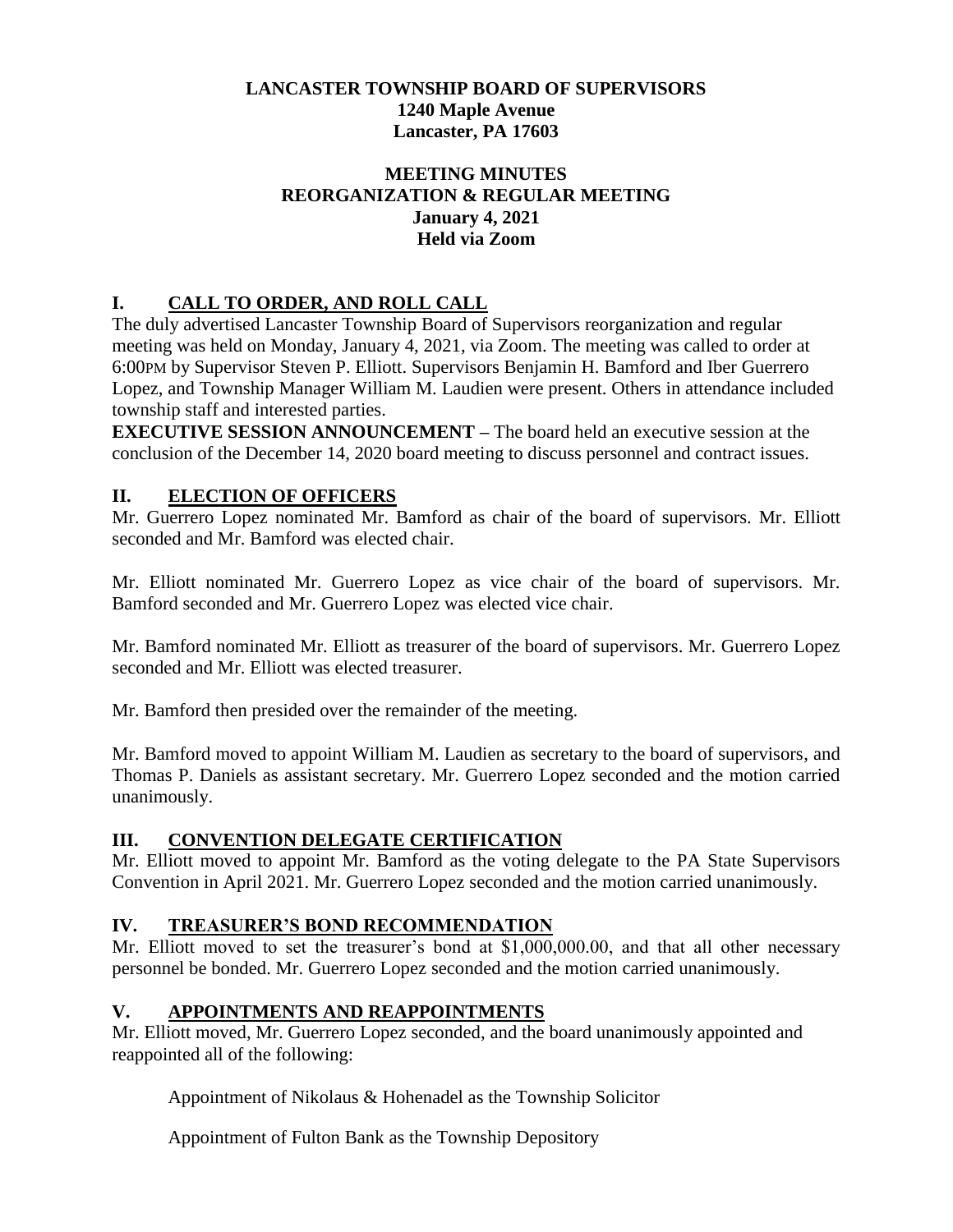Appointment of Lancaster County Treasurer's Office as Tax Collector to collect Lancaster Township municipal and county real estate taxes effective with the 2021 real estate taxes

Appointment of SEK CPAs & Advisors to perform the 2020 audit

Appointment of Iber Guerrero Lopez, Michael Hamlin, Devin Groff, Jenny Galloway, and Lucy Deren to the Lancaster Township Park Facilities Review Committee

Appointment of Thomas M. McDermott to the Lancaster Township Planning Commission, four year term expiring 12/31/2024

Appointment of Iber Guerrero Lopez as a Lancaster Township Representative on the Lancaster County Community Development Block Grant Funds Steering Committee, annual term expiring 12/31/2021

Appointment of Iber Guerrero Lopez as the Lancaster Township Citizen Representative on the Lancaster Recreation Commission, three year term expiring 12/31/2023

Reappointment of Terrie Finger to the Lancaster Township Building Code Board of Appeals, five year term expiring 12/31/2025

Reappointment of Gordon Reed to the Lancaster Township Planning Commission, four year term expiring 12/31/2024

Reappointment of Peggy Hall to the Lancaster Township Zoning Hearing Board, three year term expiring 12/31/2023

Reappointment of Kevin Hertzog as the Lancaster Township Building Code Inspector, by agreement with West Lampeter Township, annual term expiring 12/31/2021

Reappointment of Devin Groff as the Lancaster Township Representative on the Suburban Lancaster Area Sewer Authority Board, five year term expiring 12/31/2025

Reappointment of Solanco Engineering Associates as Sewage Enforcement Officer for Lancaster Township, annual term expiring 12/31/2021

Reappointment of ARRO Consulting, Inc. as Alternate Sewage Enforcement for Lancaster Township, annual term expiring 12/31/2021

Reappointment of Kathy Wasong as Lancaster Township Representative on the Lancaster County Community Development Block Grant Funds Steering Committee, annual term expiring 12/31/2021

Reappointment of William M. Laudien as Voting Representative for the LIMC

Reappointment of RETTEW as township engineer, on an as-needed basis only, by agreement for 2021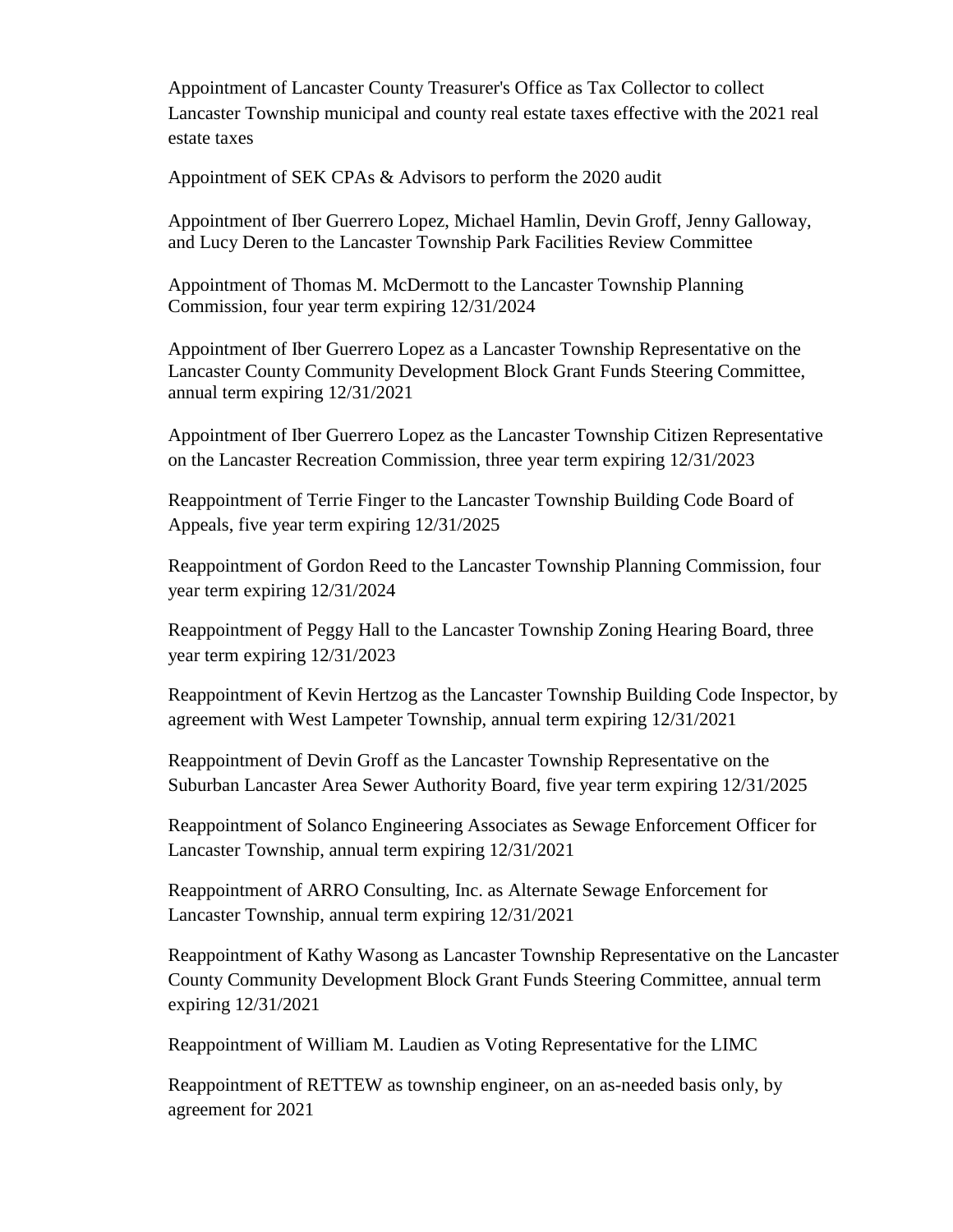The appointment to the Lancaster Township Vacancy Board Chair, annual term expiring 12/31/2021, will take place at a future meeting.

## **VI. CERTIFICATIONS**

Mr. Elliott moved to certify that streets and highways in Lancaster Township be considered as one road district. Mr. Guerrero Lopez seconded and the motion carried unanimously.

Mr. Elliott moved to certify that the 2021 municipal calendar was advertised, as required by law, and will be followed for township meetings in 2021. Mr. Guerrero Lopez seconded and the motion carried unanimously.

### **VII. APPROVALS**

The Board of Supervisors acted on the following:

- **A. Resolution 2021-01**: Mr. Elliott moved, Mr. Guerrero Lopez seconded, and the board unanimously approved Resolution 2021-01 authorizing the dispensing of payroll, the payment of bills incurring penalties between supervisors' meetings, and establishing the township manager's compensation for 2021.
- **B. 2021 Employee Schedule of Benefits**: Mr. Elliott moved, Mr. Guerrero Lopez seconded, and the board unanimously approved approve the employee benefits and holiday schedule titled Lancaster Township 2021 Employee Schedule of Benefits.

#### **VIII. ADJOURNMENT OF REORGANIZATION MEETING AND OPENING OF REGULAR MEETING**

Mr. Bamford adjourned the reorganization meeting, and opened the regular meeting of the Board of Supervisors.

#### **IX. PUBLIC COMMENT ON AGENDA ITEMS**

No public comments on agenda items.

#### **X. SECRETARY'S REPORT**

The minutes of the December 14, 2020 board meeting were approved by general consent.

#### **XI. TREASURER'S REPORT**

Not available for January 2021 meeting.

#### **XII. PAYMENT OF BILLS**

Not available for January 2021 meeting.

#### **XIII. REPORTS**

- **A.** Lafayette Fire Company (east side): December 2020: 9 calls in Lancaster Township east
- **B.** Lancaster Township Fire Department (west side): December 2020: 23 calls in Lancaster Township west; 21 calls for Mutual Aid; Year-to-date total for 2020: 419
- **C.** Police Report: December 2020 report was not available; however Sgt. Donnelly gave presented some rough estimates. He also indicated that there is still an uptick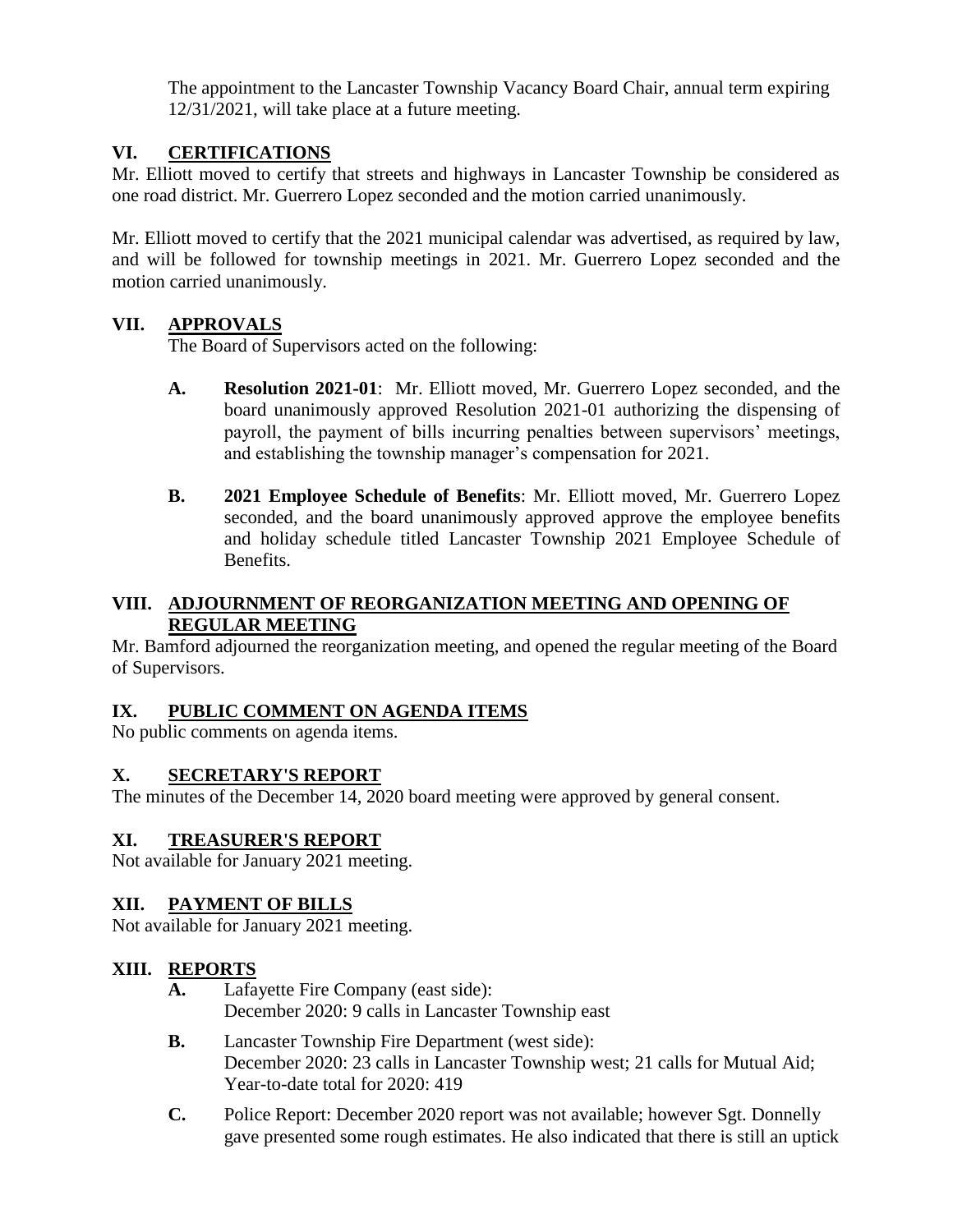in vehicle thefts in the township. He reminded everyone to lock vehicle doors, do not leave keys in the vehicle, and do not leave your vehicle running unattended with the keys in it. Lt. Melhorn indicated that the traffic numbers for the township will be down for the month of December. There have been some promotions within the Manheim Township Police Department. Michael Piacentino, former liaison for Lancaster Township, has been promoted to Lieutenant. Sgt. Donnelly is moving from a platoon sergeant to an administrative sergeant, and will still be the Lancaster Township liaison. Chief Rudzinski indicated that none of the changes within the police department will affect the coverage of Lancaster Township.

- **D.** Recycling Report: December 2020 report not available
- **E.** Sewer Reports: Available on the township website.
- $\triangleright$  Printed copies of all reports are available at the township office for a nominal fee and can be viewed/printed from the website.

### **WORKSHOP REPORTS**

The following departments will present updates to the board:

- Planning & Zoning
- Township Engineer
- Public Works
- Township Manager

### **XIV. ANNOUNCEMENTS**

- **A.** Tuesday, January 5, 2021: Board of Auditors Meeting; 5:30PM; via Zoom. Zoom information is on the township website.
- **B.** Parking restrictions on signed streets remain in force through January 15, 2021 to allow for a final sweeping of the streets, weather permitting.
- **C.** Free curbside collection of real Christmas trees takes place week of January 11- 14, 2021, on your regular collection day. Real trees only; all decorations removed; no tree bags. Artificial trees require \$4.00 service tag. If you miss the collection trees will require a \$4.00 service tag.
- **D.** Drop off of real Christmas trees at the woody waste facility is available now thru January 14, 2021, dawn to dusk, in the designated area only. Service is for township residents only. Real trees only; all decorations removed; no tree bags. Absolutely no artificial trees or yard waste. The area is under video surveillance; violators will be cited.
- **E.** Township Office will be closed on Monday, January 18, 2021 (Martin Luther King Holiday). There is no change to the trash/recycle collection.
- **F.** Historical Commission will meet on Monday, February 1, 2021, at 6:30PM, via Zoom. Zoom information will be made available on the township website.
- **G.** Next Board of Supervisors Meeting: Monday, February 8, 2021, at 6:00PM. See the township website for location or Zoom information.

## **XV. OLD BUSINESS**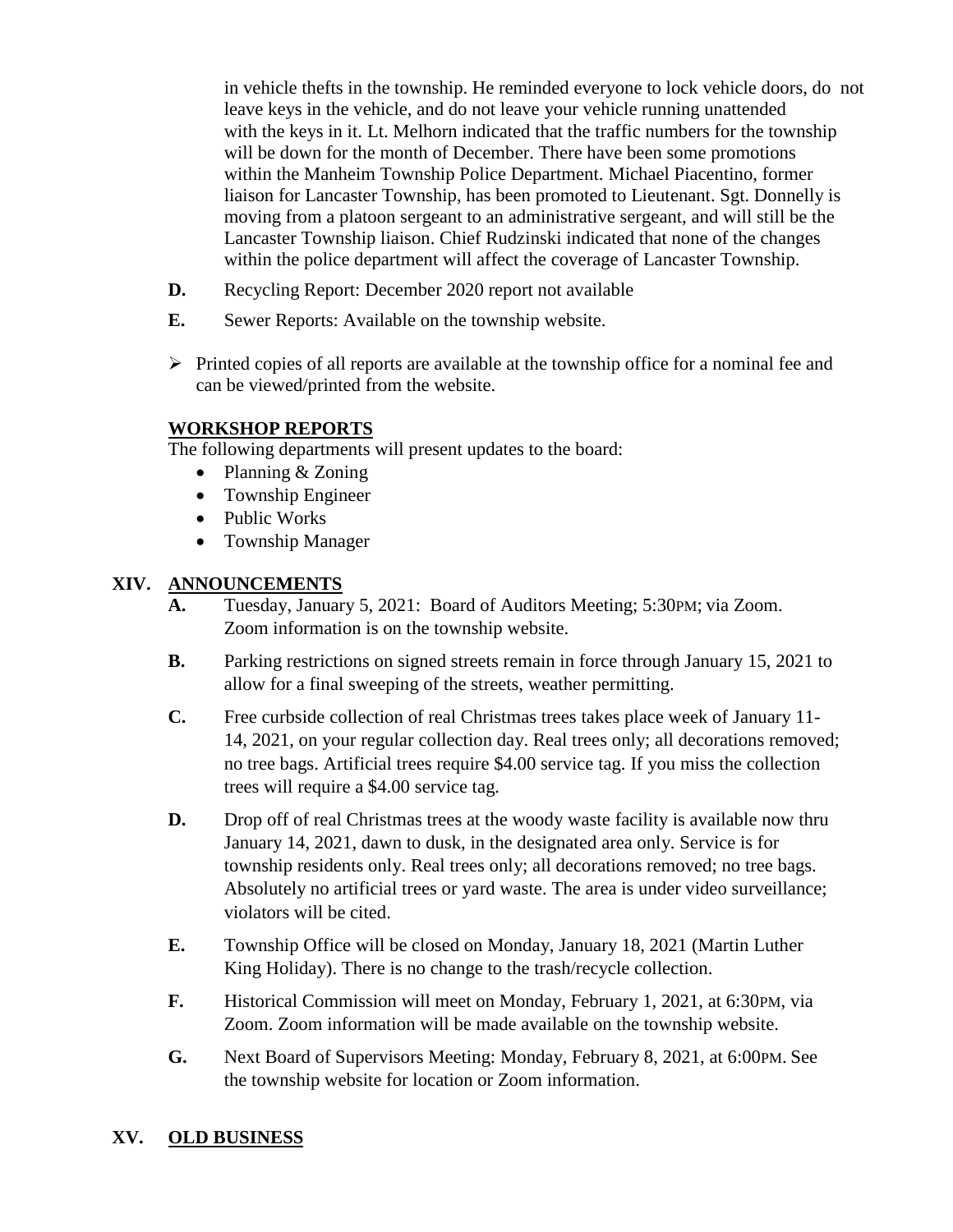No old business.

### **XVI. PLANNING AND ZONING BUSINESS**

**A. LTPC 188 – Southern Village Phase II (Lot 262) – Settlement Agreement** Mr. Elliott moved, Mr. Guerrero Lopez seconded, and the board unanimously approved a draft Settlement Agreement pertaining to a lawsuit between the Township and Joseph Nadu.

#### **B. LTPC 188 – Southern Village Phase II (Lot 262) – Post Construction Modification Request**

Mr. Elliott moved, Mr. Guerrero Lopez seconded, and the board unanimously approved a request from Joseph Nadu, Lancaster Homebuilders, for the modifications from the obligations of the approved plans and from the Subdivision and Land Development regulations under which the plans were approved as follows:

- 1. Landscaping
- 2. Lighting
- 3. Subdivision and Land Development and Stormwater Management Ordinance (2002) 508: As-Built Plan.

This request was submitted in a letter dated November 12, 2020. At their meeting on December 15, 2020, the Lancaster Township Planning Commission recommended approval of these modifications in accordance with township engineer Benton Webber's review letter dated December 1, 2020.

## **XVII. NEW BUSINESS**

## **A. Resolution 2021-02 - Lancaster Township Schedule of Fees**

Mr. Guerrero Lopez moved, Mr. Elliott seconded, and the board unanimously approved Resolution 2021-02, amending the Lancaster Township Schedule of Fees, to update fees charged for engineering services provided by RETTEW, on an as-needed basis.

## **XVIII. GUEST RECOGNITION AND PARTICIPATION**

Mary Gentzler, Spencer Avenue: Has concerns on the increasing number of changes in the community park, and the use of it for building the new fire hall. Safety issues, more green space being taken away, trees along Atkins Avenue being cut down. Also mentioned that the township paid for the Abbeyville Church property to be used for the new fire hall, and now it will not be. Mr. Laudien indicated that Mrs. Gentzler was part of the discussion when the property was subdivided for the use of the fire department along 999 when we went through this process ten years ago so it is not necessary to revisit those issues. The site design, the location of the fire house, the separation and safety issues, traffic issues, the children, the park, all the open space all that was addressed in great detail at that time. There is a 2.2 acre subdivided property provided by the school district for the purposes of constructing a fire station. That was the plan ten years ago, and that is the plan ever since. Last February we had an opportunity to acquire the six acre property that was the church on Abbeyville Road. One of the things we looked into putting there was a fire station for exactly the reasons that are mentioned that anytime there is an opportunity to maintain open space, to retain a park, to acquire a six acre property  $\&$  building in the township, we want to take advantage of that. We went through the process of evaluating it for a fire station and determined that it wasn't practical or cost effective. We continue to find and